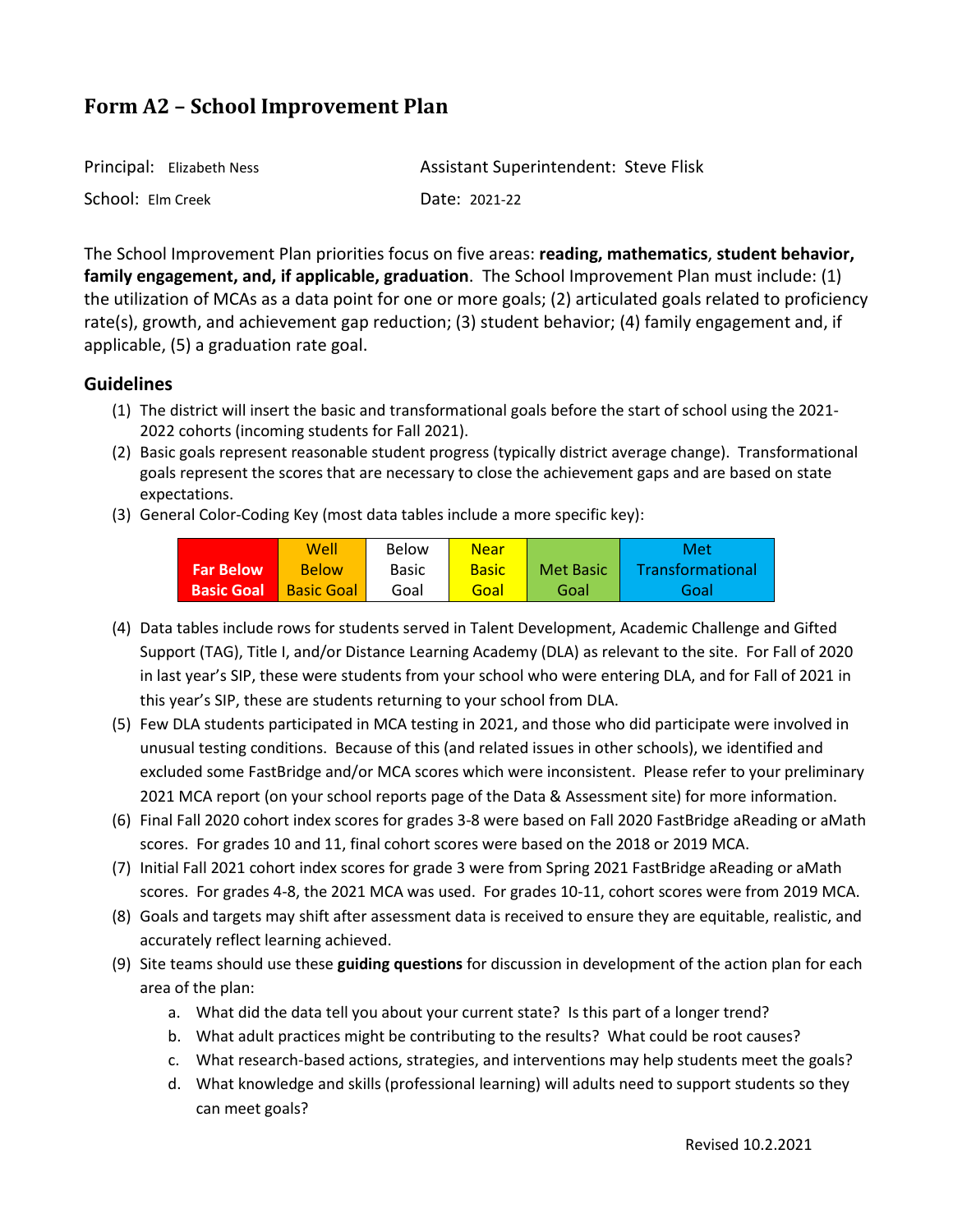| <b>Priority One: READING</b> |                                                                    |                                                                                          |                                                                 |      | <b>Measure: Proficiency (% Low Risk on FastBridge)</b> |                  |
|------------------------------|--------------------------------------------------------------------|------------------------------------------------------------------------------------------|-----------------------------------------------------------------|------|--------------------------------------------------------|------------------|
| Column Header                | Definition                                                         |                                                                                          |                                                                 |      |                                                        |                  |
| 2018, 2019 and               |                                                                    | Percent of students at risk or some risk in the fall who became low risk in Spring 2018, |                                                                 |      |                                                        |                  |
| 2020 Results                 |                                                                    | Spring 2019 and Winter 2020. See Progress to Fluency Reports for more info.              |                                                                 |      |                                                        |                  |
| <b>Basic Goal</b>            | District-wide goals for 2020-22: KG = 23%; Gr 1 = 38%; Gr 2 = 9%.  |                                                                                          |                                                                 |      |                                                        |                  |
| <b>Transformational</b>      | District-wide goals for 2018-22: KG = 68%; Gr 1 = 67%; Gr 2 = 50%. |                                                                                          |                                                                 |      |                                                        |                  |
| <b>Goal</b> (Trans)          |                                                                    |                                                                                          |                                                                 |      |                                                        |                  |
| 2021 Results                 | Percentage of students low risk in Spring 2021.                    |                                                                                          |                                                                 |      |                                                        |                  |
|                              | $30% + from$                                                       |                                                                                          | 15 - 29% from   5 - 14% < Basic $\sqrt{5\% \text{ from Basic}}$ |      | <b>Basic Goal Met</b>                                  | Transformational |
| Color Coding                 | <b>Basic Goal</b>                                                  | <b>Basic Goal</b>                                                                        | Goal                                                            | Goal |                                                        | <b>Goal Met</b>  |

|              | 2017-18      | 2018-19      | 2019-20      | 2020-21      |            | 2020-21 & 2021-22 Goals |
|--------------|--------------|--------------|--------------|--------------|------------|-------------------------|
|              |              |              |              |              |            |                         |
| <b>Group</b> | 2018 Results | 2019 Results | 2020 Results | 2021 Results | 2021 Basic | <b>2021 Trans.</b>      |
| <b>KG</b>    | 23%          | 71%          | <b>30%</b>   | 6%           | 23%        | 68%                     |
| Grd 1        | 47%          | 61%          | 38%          | <b>18%</b>   | 38%        | 67%                     |
| Grd 2        | 19%          | 23%          | 4%           | 10%          | 9%         | 50%                     |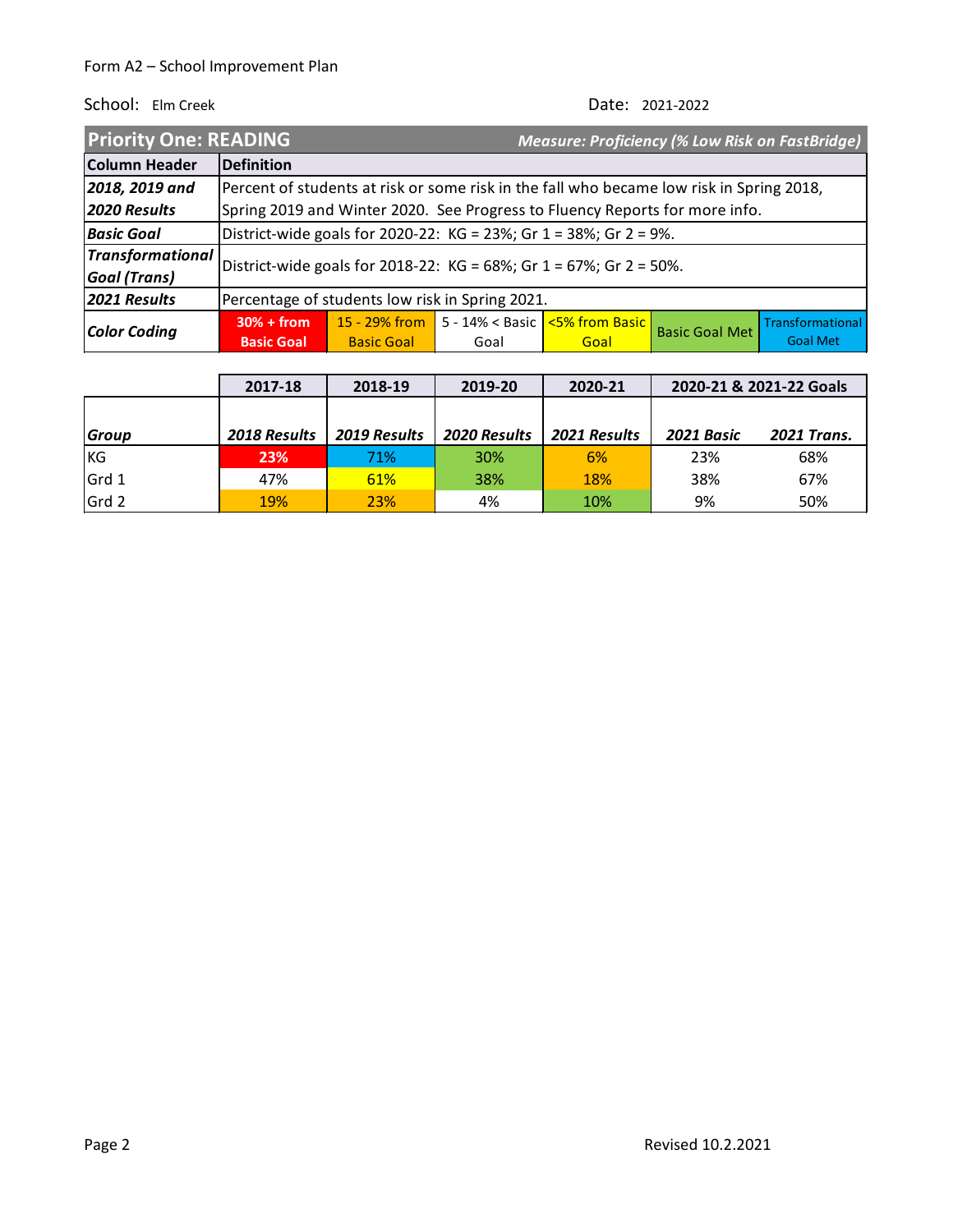| <b>Priority One: READING</b>                                                                                               | <b>Measure: MCA Proficiency (Index Rates)</b>                                                            |                                                                                                       |                                                               |  |  |  |  |  |  |
|----------------------------------------------------------------------------------------------------------------------------|----------------------------------------------------------------------------------------------------------|-------------------------------------------------------------------------------------------------------|---------------------------------------------------------------|--|--|--|--|--|--|
| <b>Column Header</b>                                                                                                       |                                                                                                          |                                                                                                       |                                                               |  |  |  |  |  |  |
| <b>Results</b>                                                                                                             |                                                                                                          | Index rate for students with scores from last spring, enrolled on October 1 and tested in the spring. |                                                               |  |  |  |  |  |  |
| <b>Fall Cohort</b>                                                                                                         |                                                                                                          | Index rate for students tested in the previous spring and enrolled the following fall.                |                                                               |  |  |  |  |  |  |
|                                                                                                                            | The lower of the district average change and the MDE index target (reduce non-proficiency by half in two |                                                                                                       |                                                               |  |  |  |  |  |  |
| <b>Basic Goal</b>                                                                                                          |                                                                                                          |                                                                                                       | years), with a minimum of 20 (previously the minimum was 25). |  |  |  |  |  |  |
| Transformational The higher of the district average change and the MDE index target (reduce non-proficiency by half in two |                                                                                                          |                                                                                                       |                                                               |  |  |  |  |  |  |
| (Trans.) Goal                                                                                                              |                                                                                                          | years), with a minimum of 30.                                                                         |                                                               |  |  |  |  |  |  |
|                                                                                                                            |                                                                                                          |                                                                                                       |                                                               |  |  |  |  |  |  |
|                                                                                                                            | .                                                                                                        |                                                                                                       |                                                               |  |  |  |  |  |  |

|                                                                                                                                   | $10+$ points |                                                |  |                                                                         |      | Itransform- |  |
|-----------------------------------------------------------------------------------------------------------------------------------|--------------|------------------------------------------------|--|-------------------------------------------------------------------------|------|-------------|--|
|                                                                                                                                   | below basic  |                                                |  | 1.1 to 5.9 points   Within 1 index point of basic   Met basic   ational |      |             |  |
| <b>Color Coding</b>                                                                                                               | goal         | 6-9 points below basic goal   below basic goal |  | goal                                                                    | goal | goal        |  |
| [Alaban Abrahambaning adalah adalah salah dan berbentuk termini Alah melanjuk dan berlembang dalam berbentuk dan berak dari berak |              |                                                |  |                                                                         |      |             |  |

Notes: Student group goals are addressed under gap reduction. Also, when results are calculated, the cohort scores and goal scores are updated to reflect the students with pretest scores who were enrolled in the fall and took the test in the spring. Fall 2020 FastBridge aReading scores were used to estimate MCA achievement levels for setting Spring 2021 MCA index rate goals.

|                     |             |             | <b>Fall 2020</b> | 2021         | 2021   | Spring 2021    | <b>Fall 2021</b> | 2022         | 2022   |
|---------------------|-------------|-------------|------------------|--------------|--------|----------------|------------------|--------------|--------|
|                     |             |             | Cohort (based    | <b>Basic</b> | Trans. | <b>Results</b> | Cohort (based    | <b>Basic</b> | Trans. |
| <b>Group</b>        | Spring 2018 | Spring 2019 | on aReading)     | Goal         | Goal   | (MCA)          | on MCA)          | Goal         | Goal   |
| <b>All Students</b> | 66.9        | 60.8        | 61.1             | 61.9         | 70.8   | 65.3           | 60.2             | 64.4         | 70.1   |
| Grade 3             | 73.1        | 45.1        | 57.5             | 58.1         | 68.2   | 64.2           | 61.3             | 61.9         | 71.0   |
| Grade 4             | 55.0        | 57.8        | 62.2             | 63.5         | 71.6   | 64.9           | 59.9             | 62.6         | 69.9   |
| Grade 5             | 78.1        | 75.6        | 63.6             | 64.0         | 72.7   | 66.9           | 58.8             | 67.2         | 69.1   |
| Amin/Haw            |             |             |                  |              |        |                |                  |              |        |
| Asian               | 62.5        |             |                  |              |        |                |                  |              |        |
| <b>Black</b>        | 40.5        | 23.7        |                  |              |        |                | 47.9             |              |        |
| Hispanic            | 62.5        | 68.4        |                  |              |        |                | 42.3             |              |        |
| White               | 76.8        | 66.2        |                  |              |        |                | 65.2             |              |        |
| Multiracial         | 37.9        | 55.0        |                  |              |        |                | 59.5             |              |        |
| <b>EL</b>           | 36.4        | 36.4        |                  |              |        |                | 37.5             |              |        |
| Spec Ed             | 47.1        | 29.6        |                  |              |        |                |                  |              |        |
| F/R Lunch           | 53.1        | 41.4        |                  |              |        |                | 39.1             |              |        |
| Female              | 71.6        | 66.4        |                  |              |        |                | 66.5             |              |        |
| Male                | 62.4        | 55.4        |                  |              |        |                | 53.6             |              |        |
| <b>TAG</b>          |             |             |                  |              |        |                | 88.8             |              |        |
| <b>DLA</b>          |             |             |                  |              |        |                | 65.8             |              |        |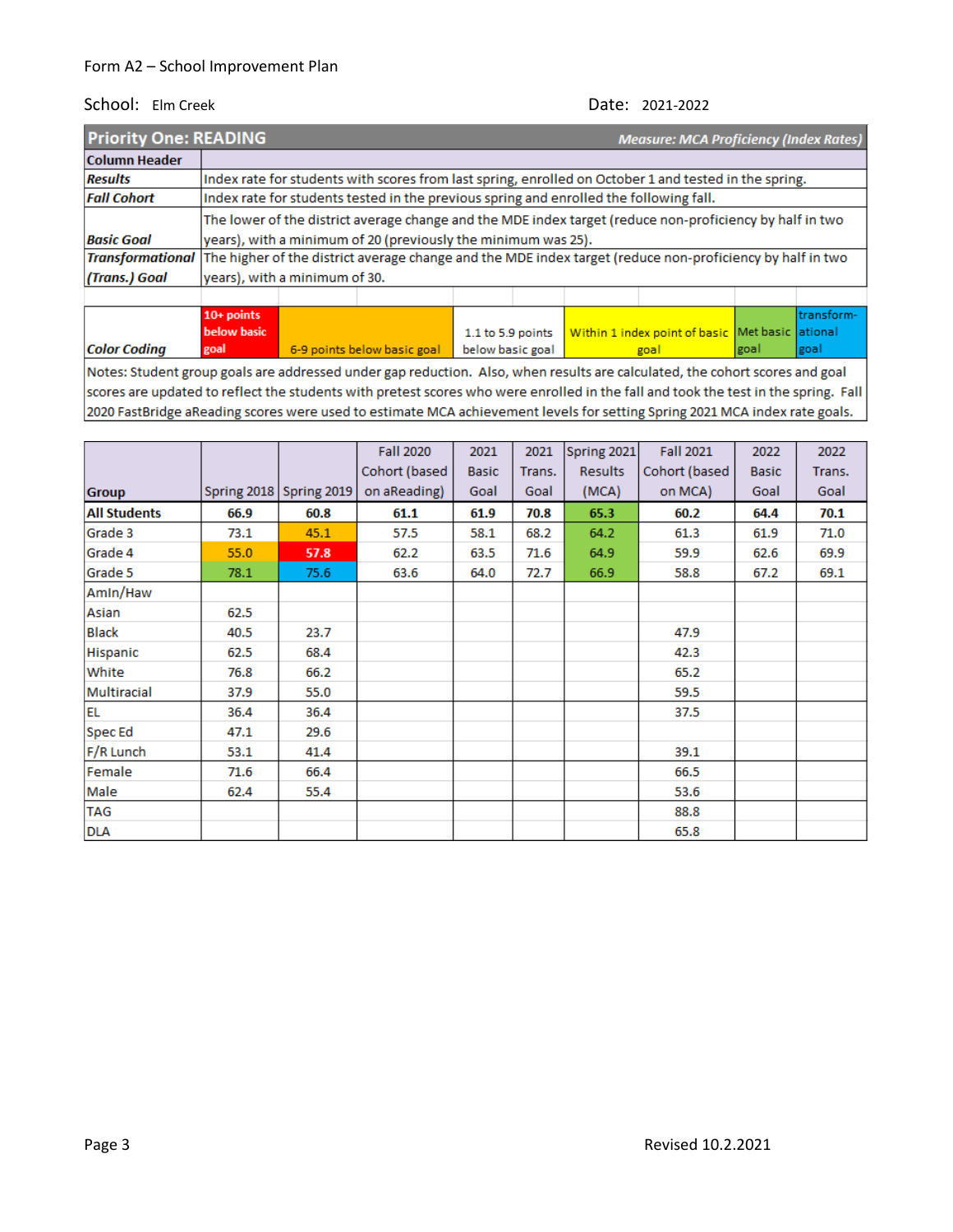# School: Elm Creek Date: 2021-2022

**Priority One: READING** 

Measure: SIP Growth and Gap-Closing (SGG)

Color Coding for MCA Value-Added and Z-State Results

| $+15$ to $+29$<br>-.30 or below<br>14 to 0<br>+30 and up<br>$+0001$ to $+14$<br>$-10 - 79$ |
|--------------------------------------------------------------------------------------------|
|--------------------------------------------------------------------------------------------|

Results reported for groups of 10 or more students. Any results for groups not reported in the previous year were color coded using the lowest basic and transformational goals. 2021 Z-State results not available due to COVID-19.

| 2021 & 2022 Goals (for All Groups) |                                   |  |  |  |
|------------------------------------|-----------------------------------|--|--|--|
| Transformational                   | .30 on MCA Value-Added or Z-State |  |  |  |
| Basic                              | .15 on MCA Value-Added or Z-State |  |  |  |



|                     |         | <b>Baseline</b> |         | 2019 Results |     | 2021 Results |  |
|---------------------|---------|-----------------|---------|--------------|-----|--------------|--|
| <b>Group</b>        | 2017    | 2018            | Val-Add | Z - State    | SGG | Val-Add      |  |
| <b>All Students</b> | $-0.03$ | $-0.10$         | $-0.32$ | $-0.28$      |     | $-0.10$      |  |
| Grade 3             |         |                 | $-0.31$ |              |     | 0.16         |  |
| Grade 4             | $-0.17$ | $-0.31$         | $-0.76$ | $-0.59$      |     | $-0.42$      |  |
| Grade 5             | 0.12    | 0.17            | $-0.02$ | $-0.08$      |     | $-0.12$      |  |
| Am Ind              |         |                 |         |              |     |              |  |
| Asian               |         |                 |         |              |     |              |  |
| <b>Black</b>        | 0.01    | $-0.34$         | $-0.61$ | $-1.16$      |     | 0.25         |  |
| Hispanic            |         | 0.28            | $-0.09$ | $-0.16$      |     |              |  |
| White               | $-0.01$ | 0.00            | $-0.34$ | $-0.22$      |     | $-0.19$      |  |
| Multiracial         | $-0.06$ | $-0.81$         | $-0.13$ | $-0.19$      |     | 0.20         |  |
| <b>EL</b>           |         |                 | $-0.07$ |              |     |              |  |
| <b>Spec Ed</b>      | $-0.09$ | $-0.34$         | $-0.49$ | $-0.64$      |     | $-0.32$      |  |
| F/R Lunch           | $-0.07$ | $-0.32$         | $-0.23$ | $-0.42$      |     | 0.10         |  |
| Female              | $-0.10$ | 0.05            | $-0.37$ | $-0.39$      |     | 0.14         |  |
| Male                | 0.02    | $-0.23$         | $-0.26$ | $-0.18$      |     | $-0.29$      |  |
| <b>TAG</b>          |         |                 |         |              |     | $-0.26$      |  |
| <b>DLA</b>          |         |                 |         |              |     |              |  |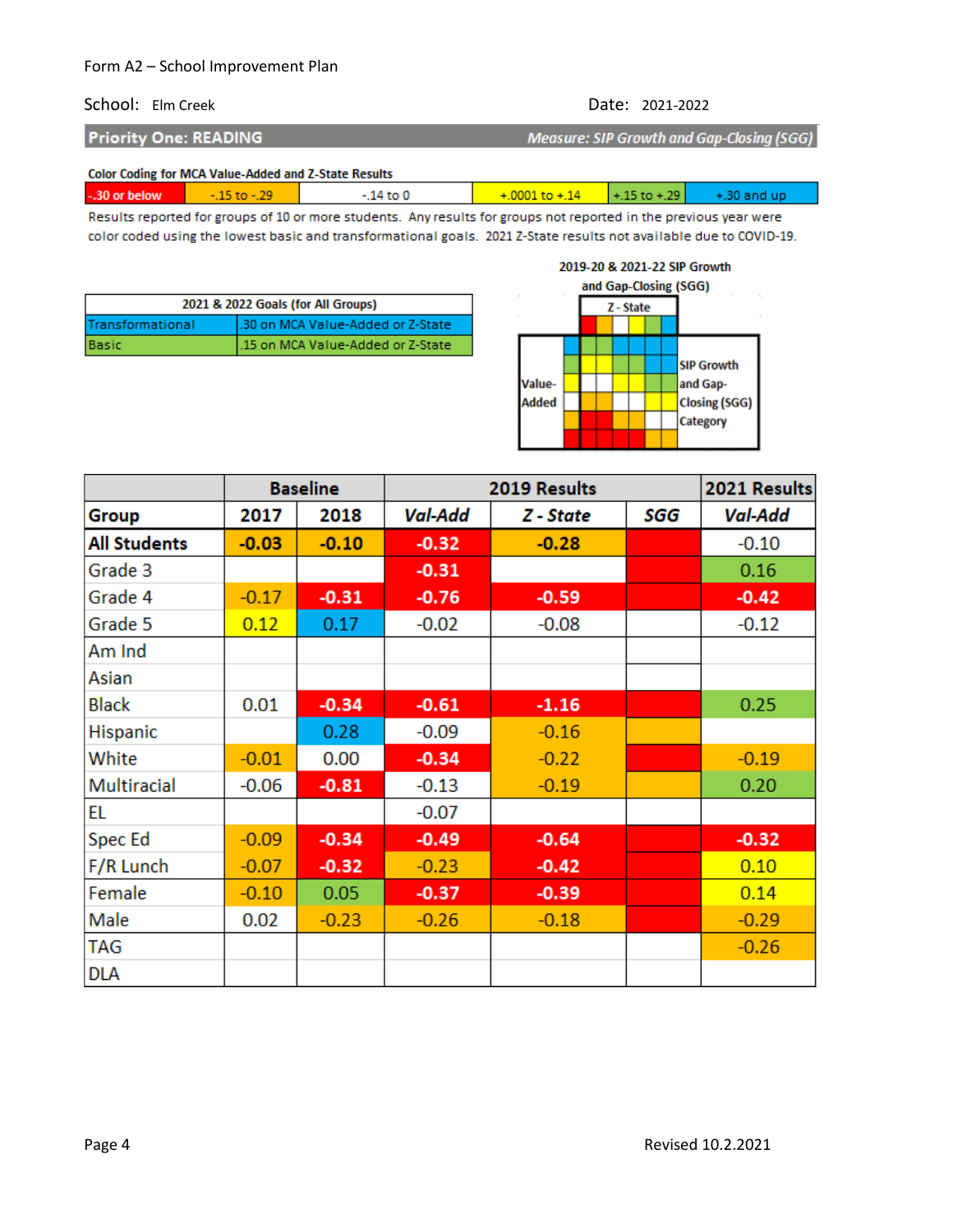# **Priority One: Reading**

# **Reading Continuous Improvement Action Plan:** (add steps as needed by using tab key)

| <b>Strategies:</b>                      | <b>Adult actions:</b>                                                                                                                                                                                                                                                   | <b>Measure student</b>                                                                                                                                                                                                                            | Person(s)                                                                                |
|-----------------------------------------|-------------------------------------------------------------------------------------------------------------------------------------------------------------------------------------------------------------------------------------------------------------------------|---------------------------------------------------------------------------------------------------------------------------------------------------------------------------------------------------------------------------------------------------|------------------------------------------------------------------------------------------|
| What specific strategies will be        | What adult actions will                                                                                                                                                                                                                                                 | progress:                                                                                                                                                                                                                                         | <b>Responsible:</b>                                                                      |
| implemented?                            | ensure the strategies are                                                                                                                                                                                                                                               | What student data will                                                                                                                                                                                                                            |                                                                                          |
|                                         | successful?                                                                                                                                                                                                                                                             | be collected?                                                                                                                                                                                                                                     |                                                                                          |
| <b>Reading Interventions</b>            | -Training of intervention<br>staff on multiple<br>interventions<br>-Three rounds of data<br>meetings to analyze<br>progress monitoring data<br>with grade level teams and<br>decide next steps for<br>students<br>-Implementation of<br>research-based<br>interventions | -Progress monitoring data                                                                                                                                                                                                                         | Classroom<br>Teachers<br>Intervention<br>staff<br>ADSIS staff,<br>Rebecca Lee            |
| NUA/CLEAR                               | -Participation by staff in<br><b>NUA training</b><br>-11 licensed staff<br>participating in NUA cohort<br>year 2<br>Implementation of<br>NUA/CLEAR                                                                                                                      | -Increase in proficiency on<br>Fastbridge aReading and<br>MCA for students of color<br>-Increase in attendance<br>for students of color<br>-Student engagement<br>survey increases in<br>engagement and<br>connectedness for<br>students of color | Louise Lindsay<br><b>Beth Ness</b><br><b>NUA</b><br>participants                         |
| <b>Multilingual Essential Practices</b> | Coaching with teachers-<br>essential practices for<br>multilingual learners.                                                                                                                                                                                            | Shadowing data and<br>seeing an increase in<br>student academic talk                                                                                                                                                                              | Erika Bakkum<br>Mary Anderson<br>Rachel<br>Pazandak<br>Erica Schmidt                     |
| <b>System Staff Development</b>         | -Staff development will<br>focus on ongoing<br>implementation support of<br><b>Benchmark Reading</b><br>curriculum and Accelerated<br>Learning                                                                                                                          | -Unit assessment growth<br>-Fastbridge<br>aReading/MCA growth                                                                                                                                                                                     | <b>Uyen Sanders</b><br>Robin Gunsolus<br><b>Equity Staff</b>                             |
| <b>Professional Learning Teams</b>      | -Licensed staff teams will<br>meet monthly to identify<br>strategies to support<br>student learning, and<br>analyze student progress                                                                                                                                    | -Unit assessment progress<br>-Fastbridge<br>aReading/MCA growth<br>-Fastbridge fluency<br>growth                                                                                                                                                  | Licensed staff<br><b>Beth Ness</b><br>Sara Koehn<br><b>Uyen Sanders</b><br>Sharla Foster |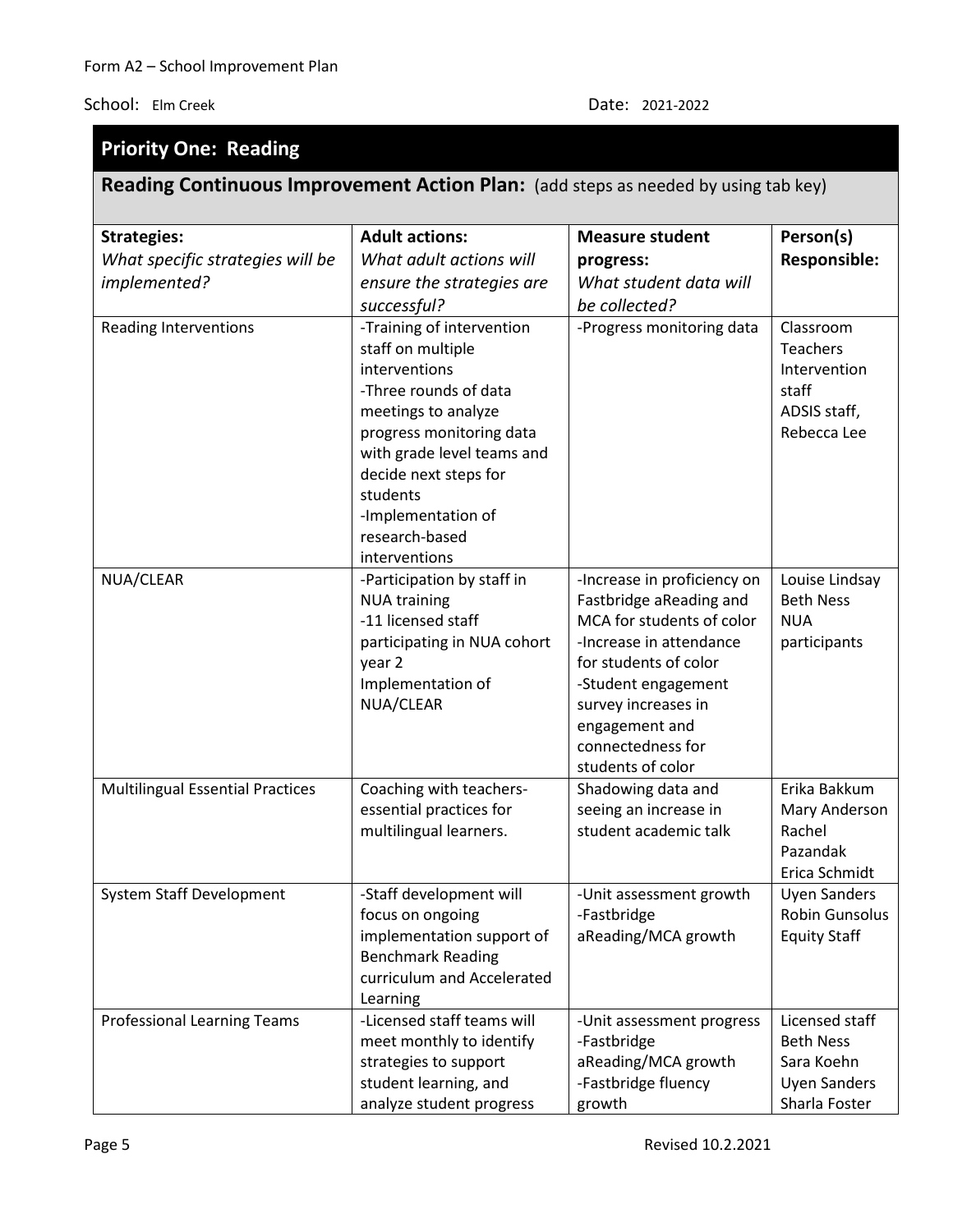| Continued implementation of  | -Wilson support for two        | -Increase in proficiency on | Sarah Lancette  |
|------------------------------|--------------------------------|-----------------------------|-----------------|
| <b>Wilson Reading</b>        | Resource teachers              | Fastbridge aReading for     | Michelle Krelic |
| Tier 3 reading interventions | -instructional support in      | students receiving special  | Jenny Muellner  |
|                              | literacy on the tier 3 reading | education services for      | Jessica         |
|                              | interventions                  | reading                     | Ellingson       |
|                              |                                |                             | Rachael Bushy   |
|                              |                                |                             | Courtney        |
|                              |                                |                             | Decowski        |
|                              |                                |                             |                 |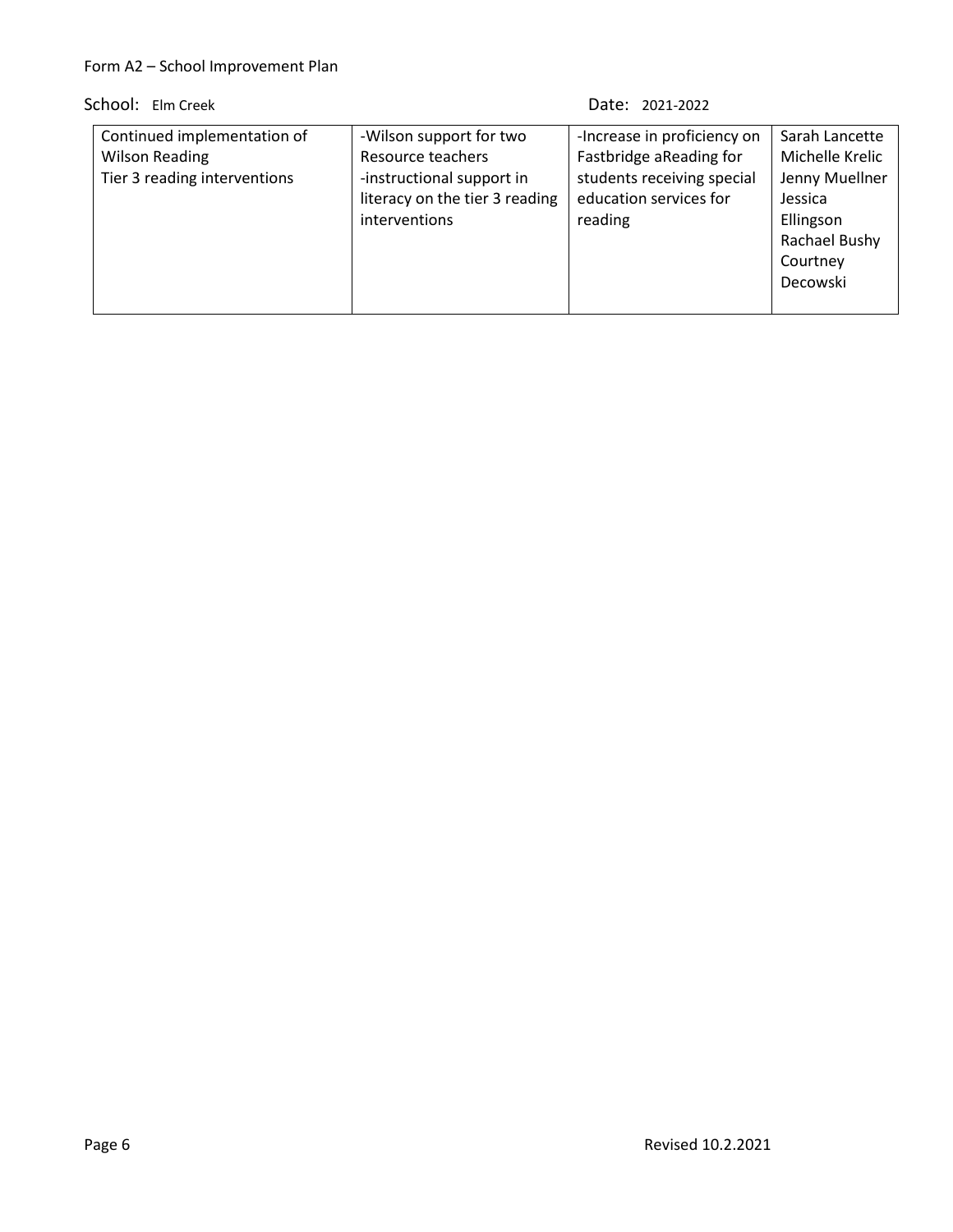| <b>Priority Two: MATHEMATICS</b>         | <b>Measure: MCA Proficiency (Index Rates)</b>                                                                                                                                      |
|------------------------------------------|------------------------------------------------------------------------------------------------------------------------------------------------------------------------------------|
| Column Header                            |                                                                                                                                                                                    |
| <b>Results</b>                           | Index rate for students who had a score from the previous year, were enrolled on October 1 of the next year, and<br>tested the next spring.                                        |
| <b>Fall Cohort</b>                       | Index rate for students tested in the previous year and enrolled in the fall of the next year.                                                                                     |
| <b>Basic Goal</b>                        | The lower of the district average change and the MDE index target (reduce non-proficiency by half in two years), with<br>a minimum of 20 for Spring 2021 (normal minimum $= 25$ ). |
| <b>Transformational</b><br>(Trans.) Goal | The higher of the district average change and the MDE index target (reduce non-proficiency by half in two years),<br>with a minimum of 30.                                         |

|                                                                                                                                        | 10+ points  |                             |            |                                                                                  |             | Met          |  |  |
|----------------------------------------------------------------------------------------------------------------------------------------|-------------|-----------------------------|------------|----------------------------------------------------------------------------------|-------------|--------------|--|--|
|                                                                                                                                        | below basic |                             |            | 1.1 to 5.9 points below   Within 1 index point of basic   Met basic   transform- |             |              |  |  |
| <b>Color Coding</b>                                                                                                                    | goal        | 6-9 points below basic goal | basic goal | goal                                                                             | <b>goal</b> | ational goal |  |  |
| Notes: Student group goals are addressed under gap reduction. Also, when results are calculated, the cohort scores and goal scores are |             |                             |            |                                                                                  |             |              |  |  |

updated to reflect the students with pretest scores who were enrolled in the fall and took the test in the spring.

|                     |                |                         | <b>Fall 2020</b>      | 2021         | 2021   | Spring 2021    | <b>Cohort</b> | 2022         | 2022   |
|---------------------|----------------|-------------------------|-----------------------|--------------|--------|----------------|---------------|--------------|--------|
|                     |                | Spring 2018 Spring 2019 | <b>Cohort (based)</b> | <b>Basic</b> | Trans. | <b>Results</b> | (based on     | <b>Basic</b> | Trans. |
| <b>Group</b>        | <b>Results</b> | <b>Results</b>          | on aMath)             | Goal         | Goal   | (MCA)          | MCA)          | Goal         | Goal   |
| <b>All Students</b> | 71.0           | 62.6                    | 60.5                  | 62.9         | 70.4   | 66.8           | 66.7          | 62.9         | 75.0   |
| Grade 3             | 77.3           | 69.4                    | 64.8                  | 67.0         | 73.6   | 72.2           | 68.2          | 67.7         | 76.2   |
| Grade 4             | 66.2           | 56.8                    | 60.0                  | 63.1         | 70.0   | 63.8           | 71.4          | 68.5         | 78.6   |
| Grade 5             | 71.9           | 60.8                    | 56.9                  | 58.1         | 67.7   | 63.8           | 57.8          | 50.1         | 68.4   |
| Amin/Haw            |                |                         |                       |              |        |                |               |              |        |
| Asian               | 58.3           |                         |                       |              |        |                |               |              |        |
| <b>Black</b>        | 59.1           | 42.1                    |                       |              |        | 47.5           | 47.8          |              |        |
| Hispanic            | 67.5           | 63.2                    |                       |              |        |                | 53.8          |              |        |
| White               | 79.7           | 67.8                    |                       |              |        | 71.8           | 71.8          |              |        |
| Multiracial         | 39.7           | 42.5                    |                       |              |        | 64.3           | 66.7          |              |        |
| <b>EL</b>           | 58.3           | 36.4                    |                       |              |        | 40.0           | 40.9          |              |        |
| Spec Ed             | 52.9           | 40.7                    |                       |              |        | 41.4           | 41.0          |              |        |
| F/R Lunch           | 59.1           | 43.1                    |                       |              |        | 50.0           | 48.9          |              |        |
| Female              | 69.1           | 62.6                    |                       |              |        | 66.7           | 64.0          |              |        |
| Male                | 72.8           | 62.5                    |                       |              |        | 66.9           | 69.5          |              |        |
| <b>TAG</b>          |                |                         |                       |              |        | 92.6           | 92.5          |              |        |
| <b>DLA</b>          |                |                         |                       |              |        |                | 68.4          |              |        |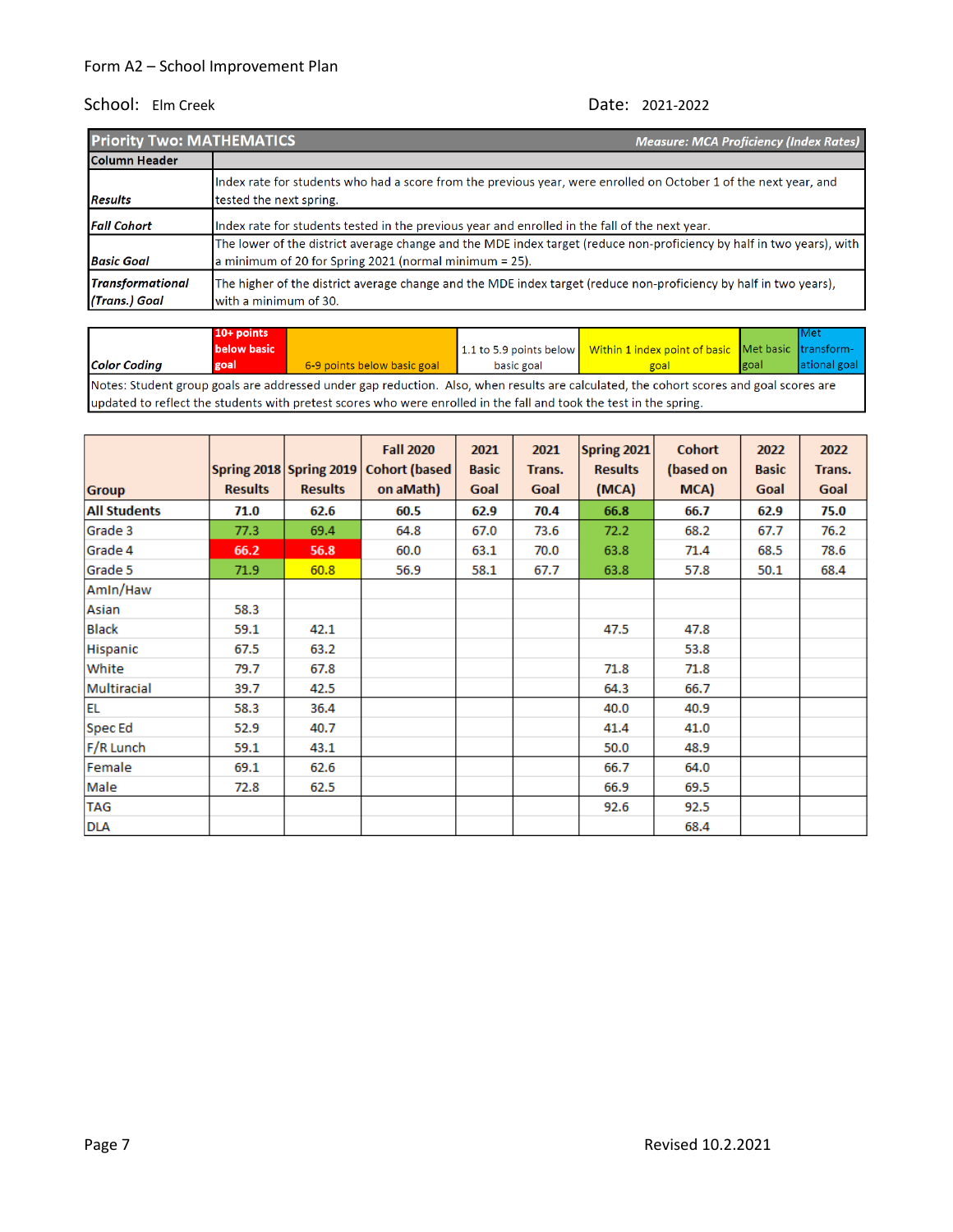### School: Elm Creek Date: 2021-2022

2018-19 & 2021-22 SIP Growth

| <b>Priority Two: MATHEMATICS</b>                     | Measure: SIP Growth and Gap-Closing (SGG) |
|------------------------------------------------------|-------------------------------------------|
| Color Coding for MCA Volum Added and 7 Chate Doculty |                                           |

| Color Coding for MCA Value-Added and Z-State Results |  |  |                  |  |  |  |  |
|------------------------------------------------------|--|--|------------------|--|--|--|--|
| -.30 or below                                        |  |  | $+0001$ to $+14$ |  |  |  |  |
|                                                      |  |  |                  |  |  |  |  |

Results reported for groups of 10 or more students. Any results for groups not reported in the previous year were color coded using the lowest basic and transformational goals. 2021 Z-State results not available due to COVID-19.

|                  |                                    |              |  |           |  | and Gap-Closing (SGG) |
|------------------|------------------------------------|--------------|--|-----------|--|-----------------------|
|                  | 2021 & 2022 Goals (for All Groups) |              |  | Z - State |  |                       |
| Transformational | .30 on MCA Value-Added or Z-State  |              |  |           |  |                       |
| Basic            | .15 on MCA Value-Added or Z-State  |              |  |           |  |                       |
|                  |                                    |              |  |           |  | <b>SIP Growth</b>     |
|                  |                                    | Value-       |  |           |  | and Gap-              |
|                  |                                    | <b>Added</b> |  |           |  | <b>Closing (SGG)</b>  |
|                  |                                    |              |  |           |  | Category              |
|                  |                                    |              |  |           |  |                       |

|                     |         | <b>Baseline</b> | 2019 Results |           |     | 2021 Results |
|---------------------|---------|-----------------|--------------|-----------|-----|--------------|
| Group               | 2017    | 2018            | Val-Add      | Z - State | SGG | Val-Add      |
| <b>All Students</b> | 0.19    | $-0.01$         | $-0.21$      | $-0.39$   |     | 0.01         |
| Grade 3             |         |                 | 0.10         |           |     | 0.17         |
| Grade 4             | $-0.28$ | $-0.48$         | $-1.10$      | $-0.80$   |     | $-0.36$      |
| Grade 5             | 0.69    | 0.62            | 0.13         | $-0.11$   |     | 0.10         |
| Am Ind              |         |                 |              |           |     |              |
| Asian               |         |                 |              |           |     |              |
| <b>Black</b>        | 0.01    | 0.02            | 0.07         | $-0.52$   |     | 0.37         |
| <b>Hispanic</b>     |         | $-0.13$         | $-0.05$      | $-0.40$   |     |              |
| White               | 0.24    | 0.11            | $-0.23$      | $-0.34$   |     | $-0.12$      |
| Multiracial         | 0.18    | $-0.75$         | $-0.57$      | $-0.70$   |     | 0.14         |
| EL                  |         |                 | 0.15         |           |     | 0.41         |
| Spec Ed             | 0.09    | $-0.48$         | $-0.34$      | $-0.48$   |     | $-0.12$      |
| F/R Lunch           | 0.08    | $-0.21$         | $-0.24$      | $-0.64$   |     | 0.26         |
| Female              | 0.11    | 0.09            | $-0.24$      | $-0.48$   |     | 0.03         |
| Male                | 0.25    | $-0.10$         | $-0.18$      | $-0.31$   |     | $-0.02$      |
| TAG                 |         |                 |              |           |     | $-0.05$      |
| <b>DLA</b>          |         |                 |              |           |     |              |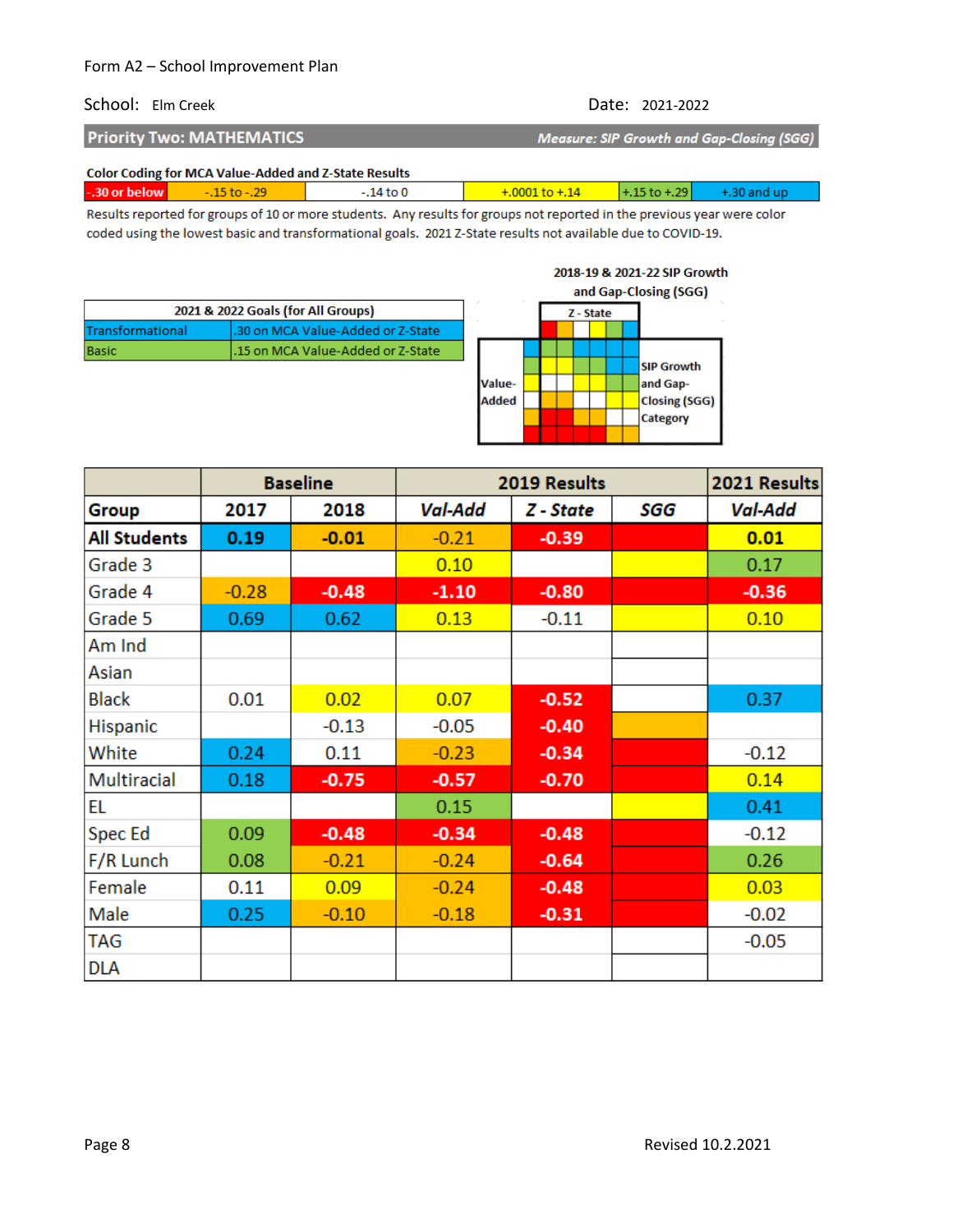| <b>Priority Two: Mathematics</b>                                                       |                             |                                                  |                       |  |  |  |  |
|----------------------------------------------------------------------------------------|-----------------------------|--------------------------------------------------|-----------------------|--|--|--|--|
| Mathematics Continuous Improvement Action Plan: (add steps as needed by using tab key) |                             |                                                  |                       |  |  |  |  |
| <b>Strategies</b>                                                                      | <b>Adult actions:</b>       | <b>Measure student</b>                           | Person(s)             |  |  |  |  |
| What specific strategies will be                                                       | What adult actions will     | progress:                                        | <b>Responsible:</b>   |  |  |  |  |
| implemented?                                                                           | ensure the strategies       | What student data will                           |                       |  |  |  |  |
|                                                                                        | are successful?             | be collected?                                    |                       |  |  |  |  |
| Implement Bridges Math curriculum                                                      | -Kindergarten through 5th   | -Fastbridge aMath/MCA                            | Classroom             |  |  |  |  |
|                                                                                        | grade teachers will         | growth                                           | Teachers              |  |  |  |  |
|                                                                                        | implement Bridges Math      |                                                  |                       |  |  |  |  |
|                                                                                        | curriculum, including       |                                                  |                       |  |  |  |  |
|                                                                                        | Number Corner,              |                                                  |                       |  |  |  |  |
|                                                                                        | Investigations and          |                                                  |                       |  |  |  |  |
|                                                                                        | Workplaces                  |                                                  |                       |  |  |  |  |
| <b>Math Interventions</b>                                                              | -Training of intervention   | -Progress monitoring data                        | Classroom             |  |  |  |  |
|                                                                                        | staff on math               |                                                  | <b>Teachers</b>       |  |  |  |  |
|                                                                                        | interventions               |                                                  | Intervention          |  |  |  |  |
|                                                                                        | -Three rounds of data       |                                                  | staff                 |  |  |  |  |
|                                                                                        | meetings to analyze         |                                                  | ADSIS staff,          |  |  |  |  |
|                                                                                        | progress monitoring data    |                                                  | Rebecca Lee           |  |  |  |  |
|                                                                                        | with grade level teams      |                                                  |                       |  |  |  |  |
|                                                                                        | and decide next steps for   |                                                  |                       |  |  |  |  |
|                                                                                        | students                    |                                                  |                       |  |  |  |  |
|                                                                                        | -Implementation of          |                                                  |                       |  |  |  |  |
|                                                                                        | research-based              |                                                  |                       |  |  |  |  |
|                                                                                        | interventions               |                                                  |                       |  |  |  |  |
| NUA/CLEAR                                                                              | -Participation by staff in  | -Increase in proficiency on                      | Louise Lindsay        |  |  |  |  |
|                                                                                        | <b>NUA training</b>         | Fastbridge aMath and                             | <b>Beth Ness</b>      |  |  |  |  |
|                                                                                        | -11 licensed staff          | MCA for students of color                        | <b>NUA</b>            |  |  |  |  |
|                                                                                        | participating in NUA        | -Increase in attendance<br>for students of color | participants          |  |  |  |  |
|                                                                                        | cohort year 2               |                                                  |                       |  |  |  |  |
|                                                                                        | Implementation of           | -Student engagement                              |                       |  |  |  |  |
|                                                                                        | NUA/CLEAR                   | survey increases in                              |                       |  |  |  |  |
|                                                                                        |                             | engagement and<br>connectedness for              |                       |  |  |  |  |
|                                                                                        |                             | students of color                                |                       |  |  |  |  |
| <b>Multilingual Essential Practices</b>                                                | Coaching with teachers-     | Shadowing data and                               | Erika Bakkum          |  |  |  |  |
|                                                                                        | essential practices for     | seeing an increase in                            | Mary Anderson         |  |  |  |  |
|                                                                                        | multilingual learners.      | student academic talk                            | Rachel Pazandak       |  |  |  |  |
|                                                                                        |                             |                                                  | Erica Schmidt         |  |  |  |  |
| System Staff Development                                                               | -Staff development will     | -Fastbridge aMath/MCA                            | <b>Uyen Sanders</b>   |  |  |  |  |
|                                                                                        | focus on ongoing            | growth                                           | <b>Robin Gunsolus</b> |  |  |  |  |
|                                                                                        | implementation support      |                                                  | <b>Equity Staff</b>   |  |  |  |  |
|                                                                                        | of Bridges Math             |                                                  |                       |  |  |  |  |
|                                                                                        | curriculum and              |                                                  |                       |  |  |  |  |
|                                                                                        | <b>Accelerated Learning</b> |                                                  |                       |  |  |  |  |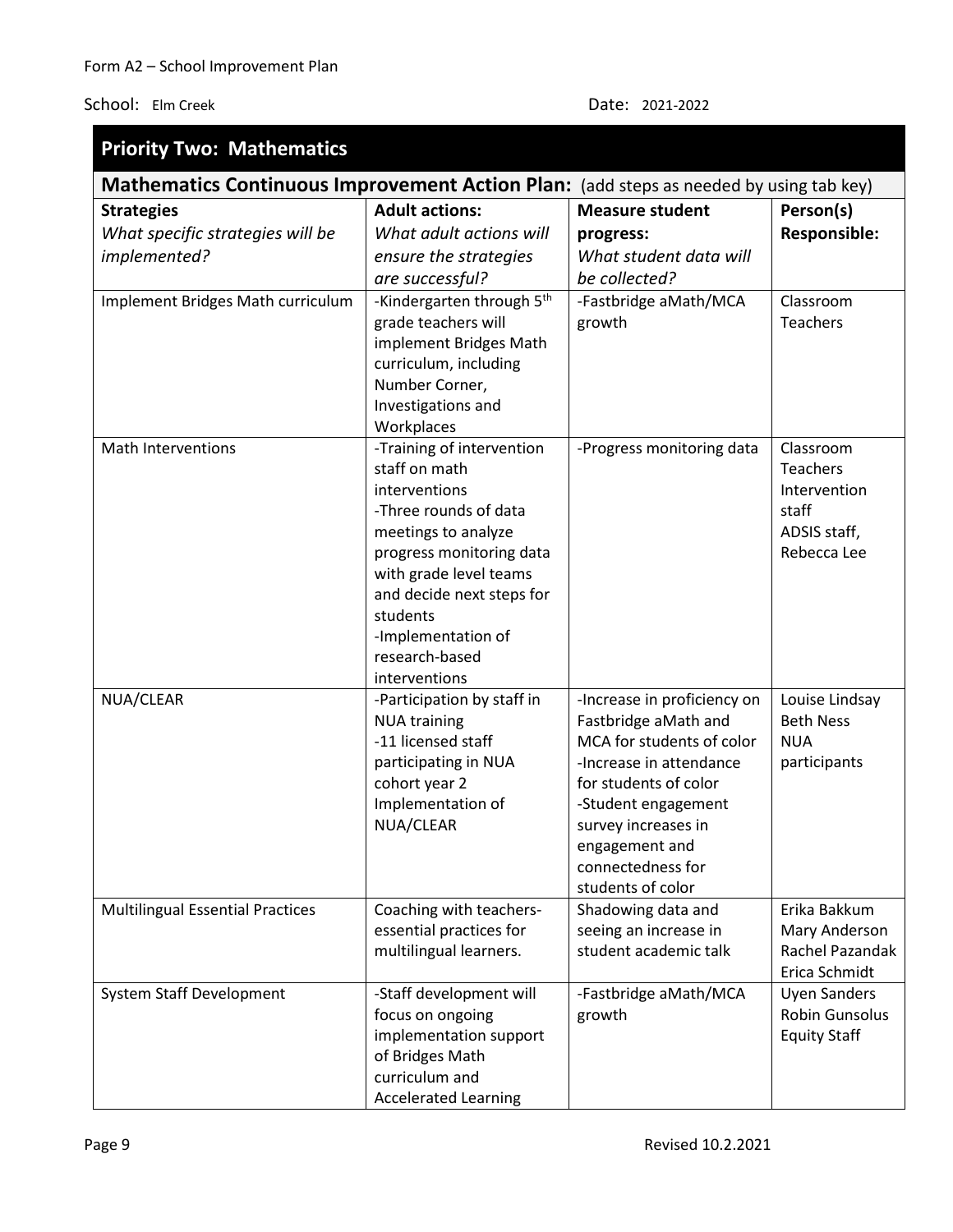| Professional Learning Teams | -Licensed staff teams will<br>meet monthly to identify<br>strategies to support<br>student learning, and | -Unit assessment progress<br>-Fastbridge aMath/MCA<br>growth | Licensed staff<br>Beth Ness<br>Sara Koehn<br><b>Uyen Sanders</b> |
|-----------------------------|----------------------------------------------------------------------------------------------------------|--------------------------------------------------------------|------------------------------------------------------------------|
|                             | analyze student progress                                                                                 |                                                              | Sharla Foster                                                    |

|                          | <b>Priority Three: Student Behavior</b>                                                                                                                                        |
|--------------------------|--------------------------------------------------------------------------------------------------------------------------------------------------------------------------------|
| <b>Evidence of Need:</b> | The % of students receiving major <b>Office Discipline Referrals</b> at Elm Creek Elementary for all<br>students will be maintained from the 2019-20 to 2021-2022 school year. |

| <b>Student Behavior</b> |                 | <b>Baseline data</b>                  |           |                                 |
|-------------------------|-----------------|---------------------------------------|-----------|---------------------------------|
| (Example: office        | by target group |                                       |           | Goal                            |
| referrals,              |                 | (Example: ethnicity, socioeconomic,   |           |                                 |
| suspensions, etc.)      |                 | grade level, etc.)                    |           |                                 |
| Referrals by Race,      | Race            | $%$ of                                | % of      | Reduce disproportionality by 5% |
| 2019 data               |                 | student                               | referrals |                                 |
|                         |                 | enrollment                            |           |                                 |
|                         | <b>Native</b>   | 4%                                    | 4.5%      |                                 |
|                         | American        |                                       |           |                                 |
|                         | Asian           | 6%                                    | 2%        |                                 |
|                         | Black           | 11%                                   | 28%       |                                 |
|                         | Latino          | 6%                                    | 5%        |                                 |
|                         | White           | 63%                                   | 56%       |                                 |
|                         | Multiracial     | 10%                                   | 4%        |                                 |
| Out of school           |                 | 14 total suspensions: 10-White, 1-    |           | Reduce suspensions by 5%        |
| suspensions, 2019       |                 | Black, 1-Asian, 2-Biracial, 8-Special |           |                                 |
| data                    |                 | Education Resource, 13-male, 1-       |           |                                 |
|                         | female          |                                       |           |                                 |

| <b>Student Behavior Continuous Improvement Action Plan:</b> (add steps as needed by using tab |                         |                        |                     |  |  |  |  |
|-----------------------------------------------------------------------------------------------|-------------------------|------------------------|---------------------|--|--|--|--|
| key)                                                                                          |                         |                        |                     |  |  |  |  |
| <b>Strategies:</b>                                                                            | <b>Adult actions:</b>   | <b>Measure student</b> | Person(s)           |  |  |  |  |
| What specific strategies will be                                                              | What adult actions will | progress:              | <b>Responsible:</b> |  |  |  |  |
| implemented?                                                                                  | ensure the strategies   | What student data will |                     |  |  |  |  |
|                                                                                               | are successful?         | be collected?          |                     |  |  |  |  |
| Implement Second Step and Bullying                                                            | -Develop monthly        | -Decrease in referrals | Classroom           |  |  |  |  |
| Prevention curriculum                                                                         | implementation calendar |                        | Teachers            |  |  |  |  |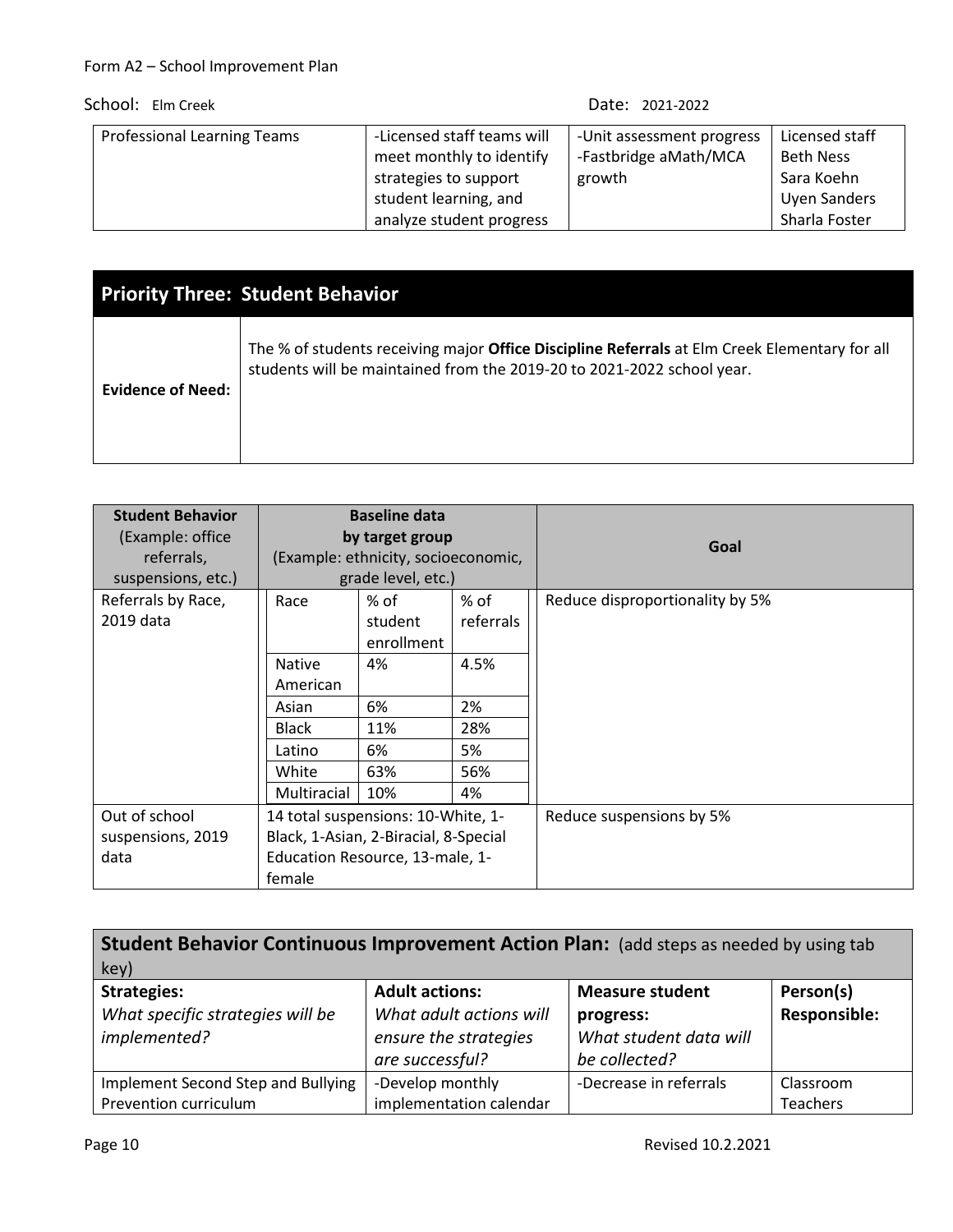```
Date: 2021-2022
```

|                                                        | -Teach Second Step and<br><b>Bullying Prevention</b><br>curriculum, K-5                                                                                                                                                                                               | -Increase in student<br>survey for belonging and<br>trusting adults | <b>Tina Czech</b>                                                                  |
|--------------------------------------------------------|-----------------------------------------------------------------------------------------------------------------------------------------------------------------------------------------------------------------------------------------------------------------------|---------------------------------------------------------------------|------------------------------------------------------------------------------------|
|                                                        | -2 lessons in each                                                                                                                                                                                                                                                    | - mySAEBR in Fastbridge                                             |                                                                                    |
|                                                        | classroom on Zones of                                                                                                                                                                                                                                                 |                                                                     |                                                                                    |
|                                                        | Regulation                                                                                                                                                                                                                                                            |                                                                     |                                                                                    |
| <b>Restorative Practices</b>                           | -Implement restorative<br>practices in SOAR room<br>-Refresher trainer for<br>SOAR staff on restorative<br>practices                                                                                                                                                  | -Decrease in referrals<br>- mySAEBR in Fastbridge                   | Alten Bahn<br>Kelly Funfar<br>Nicole Robertson<br>Jimmie Heags                     |
| Social/Emotional Interventions                         | -Training of intervention<br>staff on social/emotional<br>interventions<br>-Implement interventions<br>based on SIT and IM4<br>-Implementation of<br>research-based<br>interventions                                                                                  | -Progress monitoring data<br>- mySAEBR in Fastbridge                | Classroom<br><b>Teachers</b><br>SOAR staff<br><b>Megan Monette</b><br>Ryan Hassett |
| Positive Behavior Interventions and<br>Supports (PBIS) | -Elm Creek PBIS team will<br>meet monthly to support<br>implementation of PBIS<br>-Training for all staff on<br>review of PBIS<br>-Equity Specialist work<br>with students to review EC<br>PBIS for student voice and<br>update student generated<br>Cool Tool videos | -Decrease in referrals<br>- mySAEBR in Fastbridge                   | Elm Creek PBIS<br>team<br>Sharla Foster<br>Katrina Perez                           |

| <b>Priority Four: Family Engagement</b> |                                                                                                                                                                             |  |
|-----------------------------------------|-----------------------------------------------------------------------------------------------------------------------------------------------------------------------------|--|
| <b>Evidence of Need:</b>                | In the spring of 2019, Osseo Area Schools' School Board set a district wide expectation<br>that all sites/departments would develop and implement a family engagement goal. |  |
| Goal:                                   | Strengthen parent engagement during a pandemic.                                                                                                                             |  |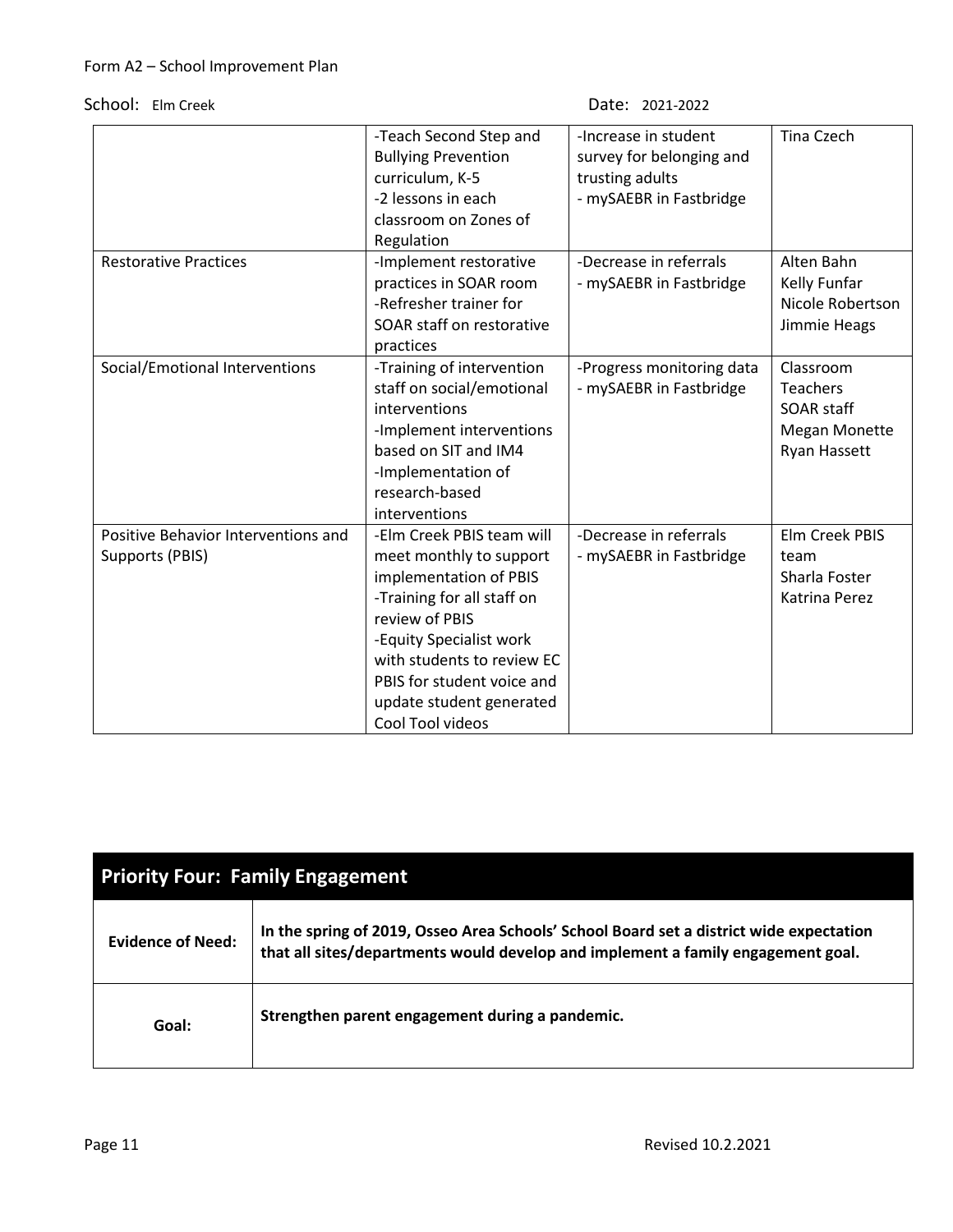| Family Engagement Continuous Improvement Action Plan: (add steps as needed by using tab |                           |                          |                     |  |
|-----------------------------------------------------------------------------------------|---------------------------|--------------------------|---------------------|--|
| key)                                                                                    |                           |                          |                     |  |
| <b>Strategies:</b>                                                                      | <b>Adult actions:</b>     | <b>Measure progress:</b> | Person(s)           |  |
| What specific strategies will be                                                        | What adult actions will   | What data will be        | <b>Responsible:</b> |  |
| implemented?                                                                            | ensure the strategies     | collected?               |                     |  |
|                                                                                         | are successful?           |                          |                     |  |
| <b>Talking Points</b>                                                                   | Professional Development  | End of year survey to    | Staci Jones         |  |
|                                                                                         | on Talking Points for     | families which includes  | <b>Beth Ness</b>    |  |
|                                                                                         | licensed staff on         | questions about          | Licensed Staff      |  |
|                                                                                         | November 4, 2021.         | communication            | Erika Bakkum        |  |
|                                                                                         | Utilize Talking Points to | effectiveness            |                     |  |
|                                                                                         | communicate with          |                          |                     |  |
|                                                                                         | families in their home    |                          |                     |  |
|                                                                                         | language.                 |                          |                     |  |
| WATCH D.O.G.S.                                                                          | Resume this program at    | Participation rates      | Joelle Tegland      |  |
|                                                                                         | EC                        |                          |                     |  |
| <b>Parent Forum</b>                                                                     | Face to face and/or       | Participation rates      | Sharla Foster       |  |
|                                                                                         | Google meets to discuss   |                          | <b>Beth Ness</b>    |  |
|                                                                                         | race issues and the       |                          |                     |  |
|                                                                                         | climate of racism within  |                          |                     |  |
|                                                                                         | elementary education      |                          |                     |  |
| Listening Sessions with the principal                                                   | -Monthly coffee with the  | Participation rates      | <b>Beth Ness</b>    |  |
|                                                                                         | principal (Nov-May)       |                          | <b>FACE team</b>    |  |
|                                                                                         | -Bimonthly Parent         |                          |                     |  |
|                                                                                         | <b>Feedback Questions</b> |                          |                     |  |

# Site Improvement Team

| Name |                   | Position                               | Name               | Position                      |
|------|-------------------|----------------------------------------|--------------------|-------------------------------|
| 1.   | <b>Wendy Ames</b> | Speech Teacher                         | 8. Liz Miller      | <b>Music Teacher</b>          |
| 2.   | Dan Baker         | 4 <sup>th</sup> Grade Teacher          | 9. Beth Ness       | Principal                     |
| 3.   | Tanya Cully       | Paraprofessional<br>Media, Office, L/R | 10. Shari Swanson  | Kindergarten Teacher          |
| 4.   | Moneque Downs     | 1 <sup>st</sup> Grade Teacher          | 11. Sabrina Tapia  | <b>Equity Coordinator</b>     |
|      | 5. Sharla Foster  | <b>Equity Teacher</b>                  | 12. Cami Tran      | 3rd Grade Teacher             |
|      | 6. Randi Holtz    | 5 <sup>th</sup> Grade Teacher          | 13. Melissa Uecker | 2 <sup>nd</sup> Grade Teacher |
| 7.   | Staci Jones       | Administrative<br>Assistant            |                    |                               |